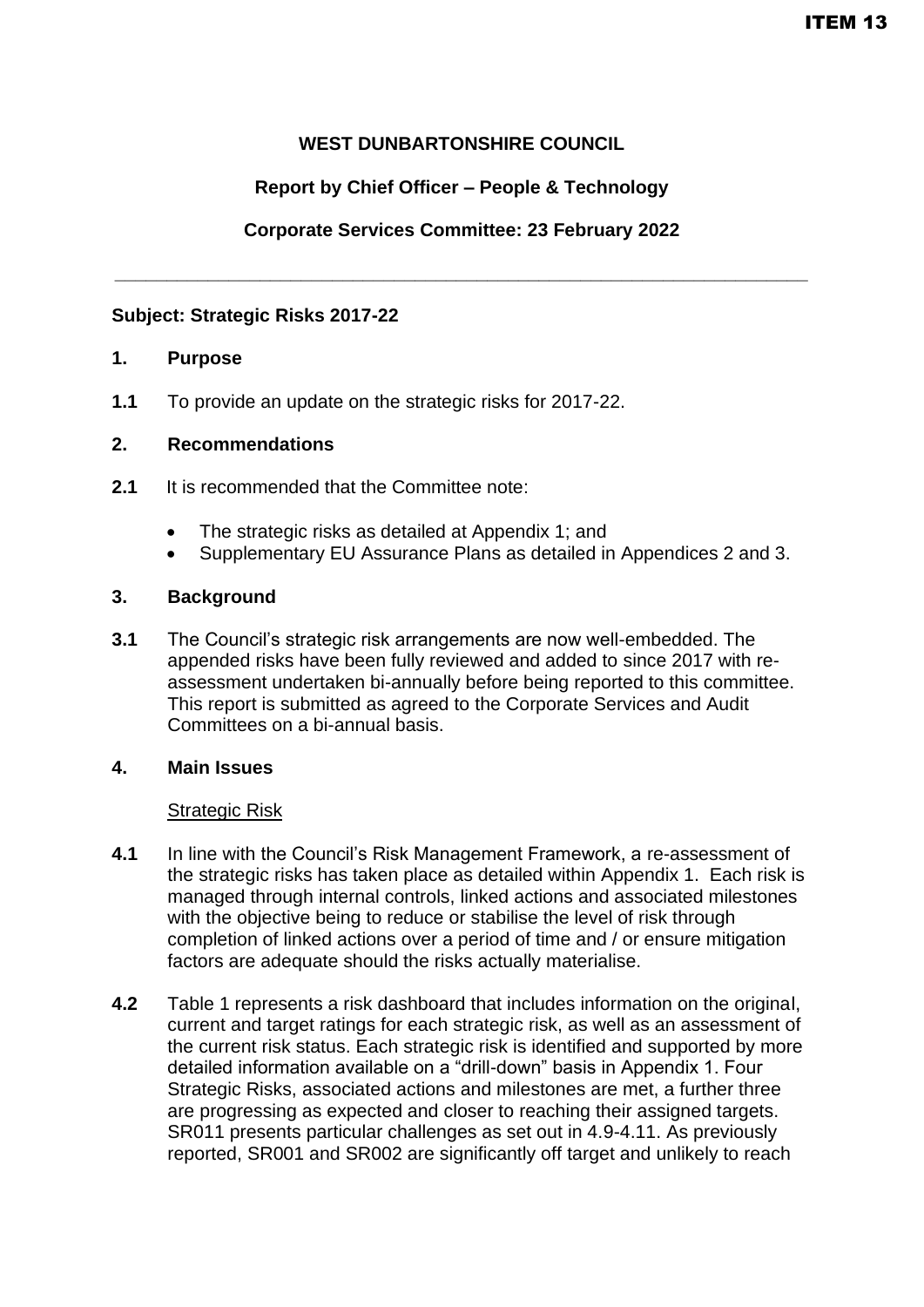the intended risk outcome. SR008 is also off target which is explained in further detail below.

| <b>Strategic Risk</b>                                  | Original<br><b>Risk 2017</b><br>*2020 for SR012<br>Pandemic | Current<br><b>Risk 2022</b>                | <b>Target Risk</b><br>2022                 | <b>Risk Status</b><br>Rationale |
|--------------------------------------------------------|-------------------------------------------------------------|--------------------------------------------|--------------------------------------------|---------------------------------|
| SR 001 Financial<br>Funding.                           | Likelihood<br>Impact                                        | Likelihood<br>Impact                       | Likelihood<br>Ω<br>Impact                  |                                 |
| SR 002 School<br>improvements.                         | _ikelihood<br>Impact                                        | Likelihood<br>Impact                       | Likelihood<br>Impact                       |                                 |
| SR 003 Council Assets.                                 | Likelihood<br>$\overline{\rm O}$<br>Impact                  | Likelihood<br>∩<br>Impact                  | Likelihood<br>Ō<br>Impact                  |                                 |
| <b>SR 004 Information</b><br>Technology.               | ikelihood<br>n<br>Impact                                    | Likelihood<br>Ω<br>Impact                  | Likelihood<br>Impact                       |                                 |
| SR 005 Partnerships.                                   | Likelihood<br>Impact                                        | Likelihood<br>Г<br>Impact                  | _ikelihood<br>Impact                       |                                 |
| SR 006 Citizens and<br>Communities.                    | Likelihood<br>n<br>Impact                                   | _ikelihood<br>O<br>Impact                  | <b>kellhood</b><br>Impact                  |                                 |
| SR 007 Health and<br>Safety of Employees and<br>Others | Likelihood<br>□<br>Impact                                   | Likelihooc<br>$\overline{\rm O}$<br>Impact | Likelihood<br>$\overline{\rm O}$<br>Impact |                                 |
| SR 008 Cyber Attack.                                   | Likelihood<br>Impact                                        | Likelihood<br>Impact                       | Likelihood<br>C<br>Impact                  |                                 |

**Table 1** Key Strategic Risk Information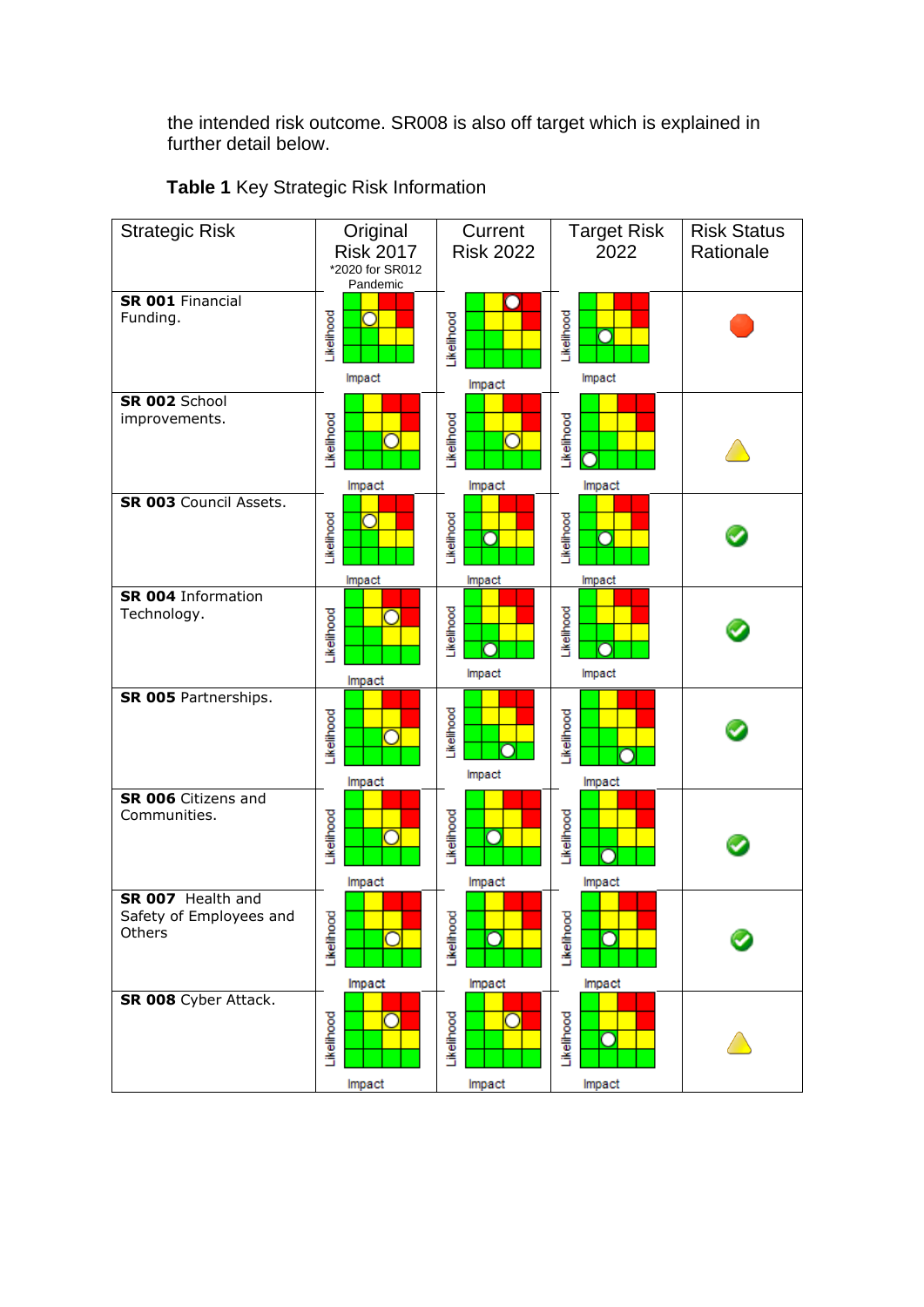

# Risk Methodology and Reporting

- **4.3** Each strategic risk is populated in Pentana in terms of the following template:
	- Risk title and code;
	- Description;
	- Ownership;
	- Potential effect;
	- Measures of impact;
	- Risk factors;
	- Internal controls;
	- Risk opportunity; and
	- Linked actions.
- **4.4** Each risk has been scored using a "4 x 4" matrix for likelihood and impact in relation to:
	- Current risk (with review dates set at pre-determined intervals); and
	- Target risk (i.e. 31 March 2022 the duration of the Strategic Plan).

The risk descriptors used in the "4 x 4" matrix are as follows:

### Likelihood

| Score | Descriptor  |
|-------|-------------|
|       | Unlikely    |
|       | Likely      |
|       | Very likely |
|       | Certain     |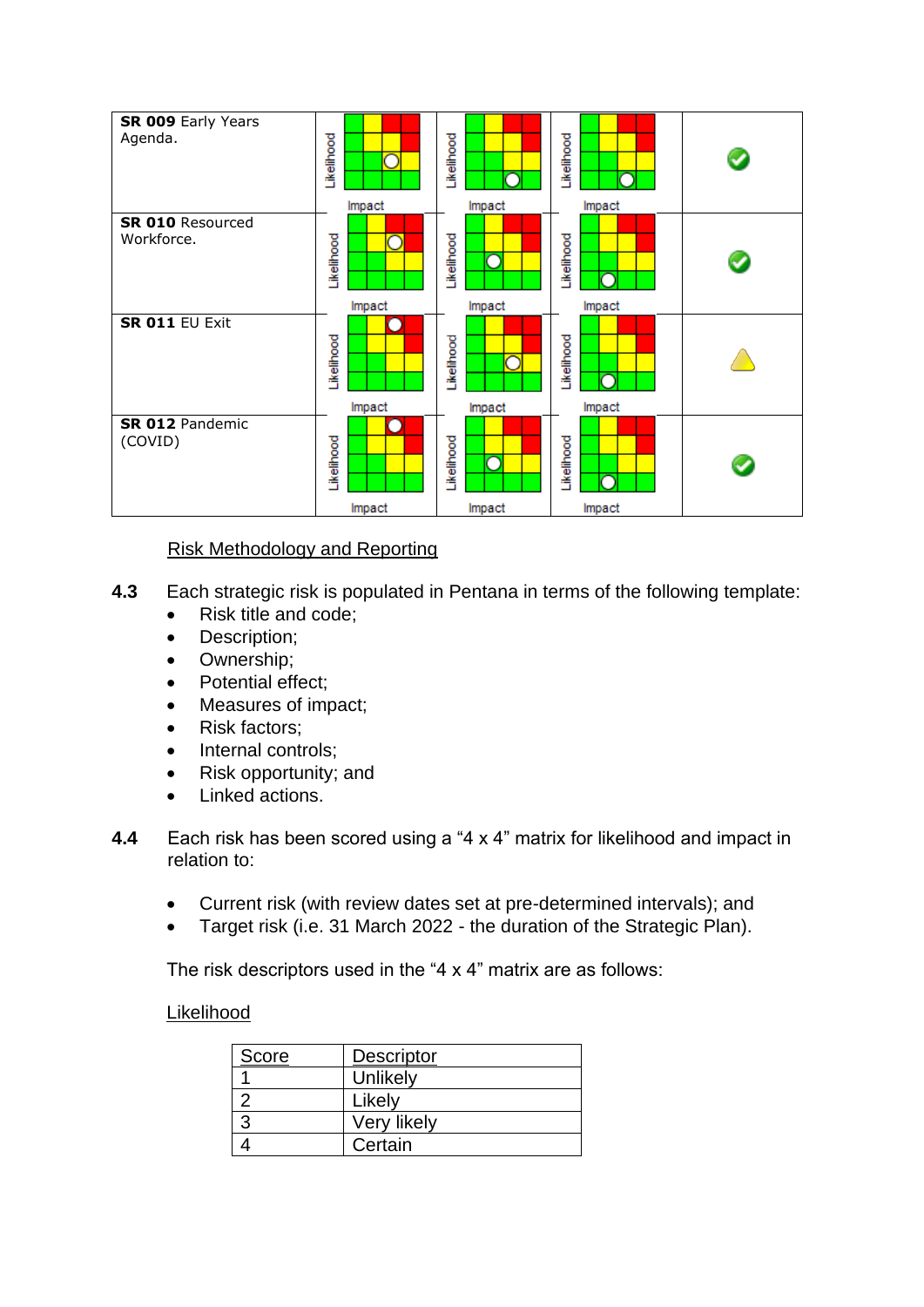### Impact

| Score | <b>Descriptor</b> |
|-------|-------------------|
|       | Minor             |
|       | Moderate          |
|       | Significant       |
|       | Critical          |

**4.5** For ownership, each strategic risk is "Managed By" a Chief Officer and "Assigned To" a Senior Officer. Strategic risks are also reported on a biannual basis to the Performance & Monitoring Review Group.

#### Service Risk

**4.6** Following the methodology in 4.3 to 4.4 above, each service has service owned operational risk registers in Pentana; these will be fully reviewed through the 2022/23 service planning process alongside development of the Council's next five year strategic plan.

#### **4.7** Failure to implement broad-ranging school improvement to raise attainment and achievement SR002

SR002 is unlikely to reach its intended outcome due to the pandemic period. The pandemic has affected national and local outcomes in education attainment and equity due to periods of school/ ELC closure; absence due to Covid and shielding. The Education Service has a recovery strategy for attainment which needs a full academic year (August 2021 to June 2022) to have an impact on attainment although it should be noted that employee and pupil absences due to Covid continue to be experienced.

### **4.8** Threat of Cyber-attack SR008

SR008 is also unlikely to reach its intended outcome. The cyber threat has evolved and grown during the pandemic and will continue to do so postpandemic. There was an increase in both the scale and severity of cyberattacks targeting public and private sector over the last two years. In March 2021, a targeted attack on Microsoft Exchange servers saw 30,000 organisations in the US compromised whist in April, the Solarwinds attack had a global impact. More recently the Log4j java vulnerability is amongst the most serious security vulnerabilities to hit the IT industry in decades and has had an impact on all areas of the Internet, including mobile device services within WDC. New ways of working, including increased remote access users, robotic process automations, digital transformations and adoption of Cloud based technologies all have an impact on the risk profile of the organisation and ICT continue to work with service areas to reduce and mitigate emerging risks. This has resulted in WDC undertaking further investment in vulnerability assessment tools and working with suppliers to improve remote access capabilities and mitigate emerging threats. Lack of user awareness within organisations remains one of the biggest Cyber Security threats, with global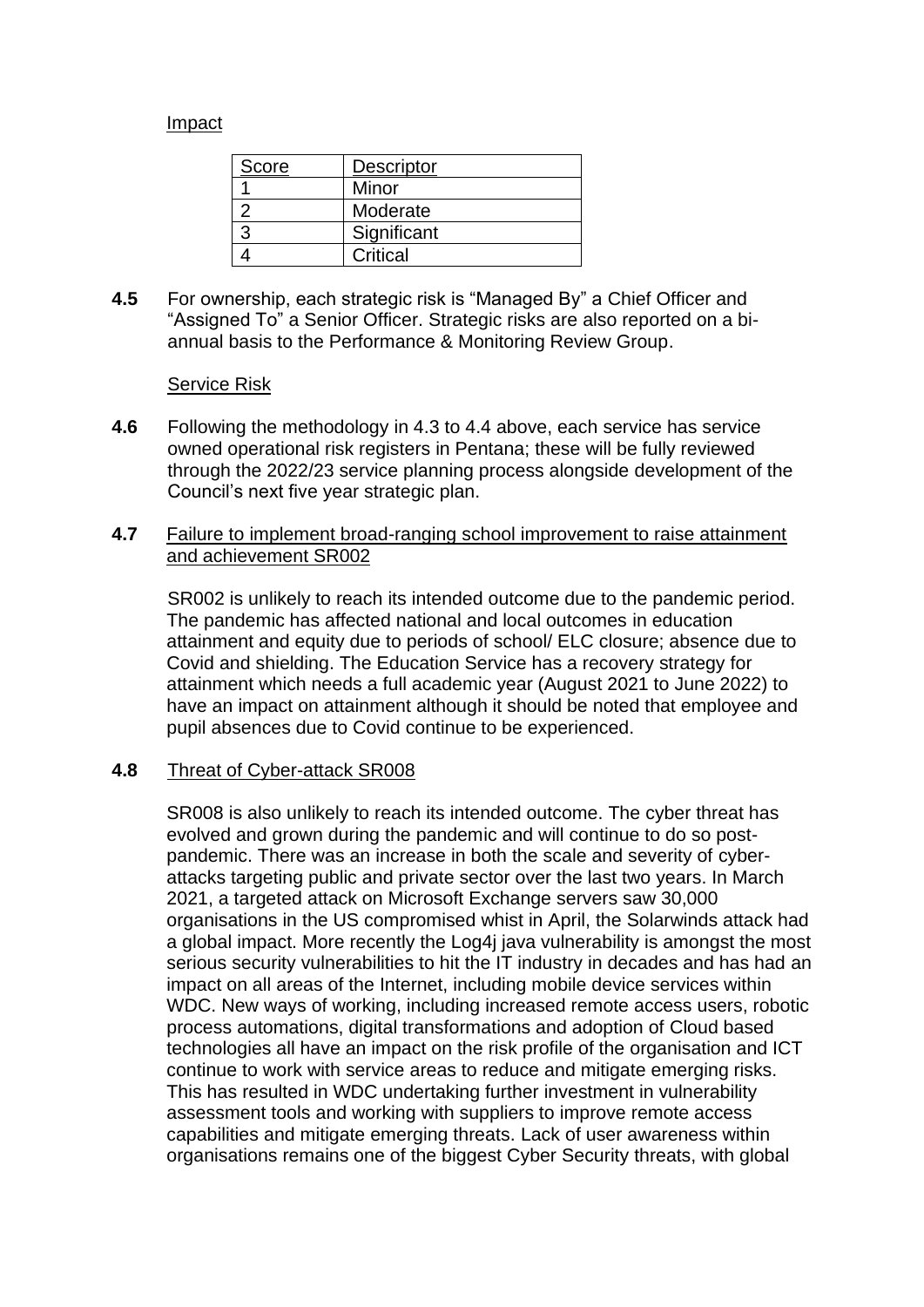ransomware attacks increasing worldwide by 62 percent during 19/20. To combat this we have undertaken a number of information and training events to Elected Members, the Joint Consultative Forum and senior management within WDC. Work has also taken place to improve our security posture in line with the national Public Sector Action plan (PSAP). Monitoring of the National Cyber Security Centre (NCSC) Cyber Security guidance continues to take place in light of any changes regarding the geopolitical instability in Ukraine and the surrounding areas'

### **4.9** EU Exit SR011

As previously reported, the EU-UK Trade and Cooperation Agreement now defines this area. Local risks were identified as disruption of services, workforce, and congestion at sea and airports, concerns around the supply of medicines were anticipated. Britain and Brussels reached an agreement in late 2020 that avoided tariffs or quotas on goods. However, traders are still confronted with new paperwork and unpredictable delays (noting further changes below). There is a continuing risk across the whole of the UK regarding the distribution of goods due to a shortage of HGV drivers. It continues to remain difficult to 'unpick' direct EU exit impacts from those resultant from the Covid pandemic, noting these have been recently exacerbated by the emergence of the Omicron variant. Challenges for West Dunbartonshire Council, and further afield have included shortages in supply for school meal items in addition to previously highlighted supply chain concerns including for construction materials..

All global manufacturers of IT equipment are experiencing significant impacts across material availability, manufacturing capacity, transportation & logistics. This is having a particular impact on the availability of mobile computing devices such as laptops and Chromebooks. The main component supply issues are specifically around the lack of LCD screens and circuit boards. In addition, demand for these devices is at record levels as organisations move towards remote working and learning. Currently, demand is still outstripping supply across the whole industry and expected to last into 2023.

With reference to previously documented challenges to the haulage industry, it is important to note changes to the UK Border Model effective from 1<sup>st</sup> January 2022 which may impact supply chains for all goods imported from the EU. These changes are summarised as follows:

- From 1st January 2022: Importers will have to pre-notify of any animals, food and feed being imported at least four hours in advance of the product reaching the UK.
- From 1st July 2022: Certification, documenting and physical checks will be introduced for all regulated animal & plant products; meat & meat products and high-risk foods not of animal origin.
- From 1st September 2022: Certification, documenting and physical checks will be introduced for all dairy products.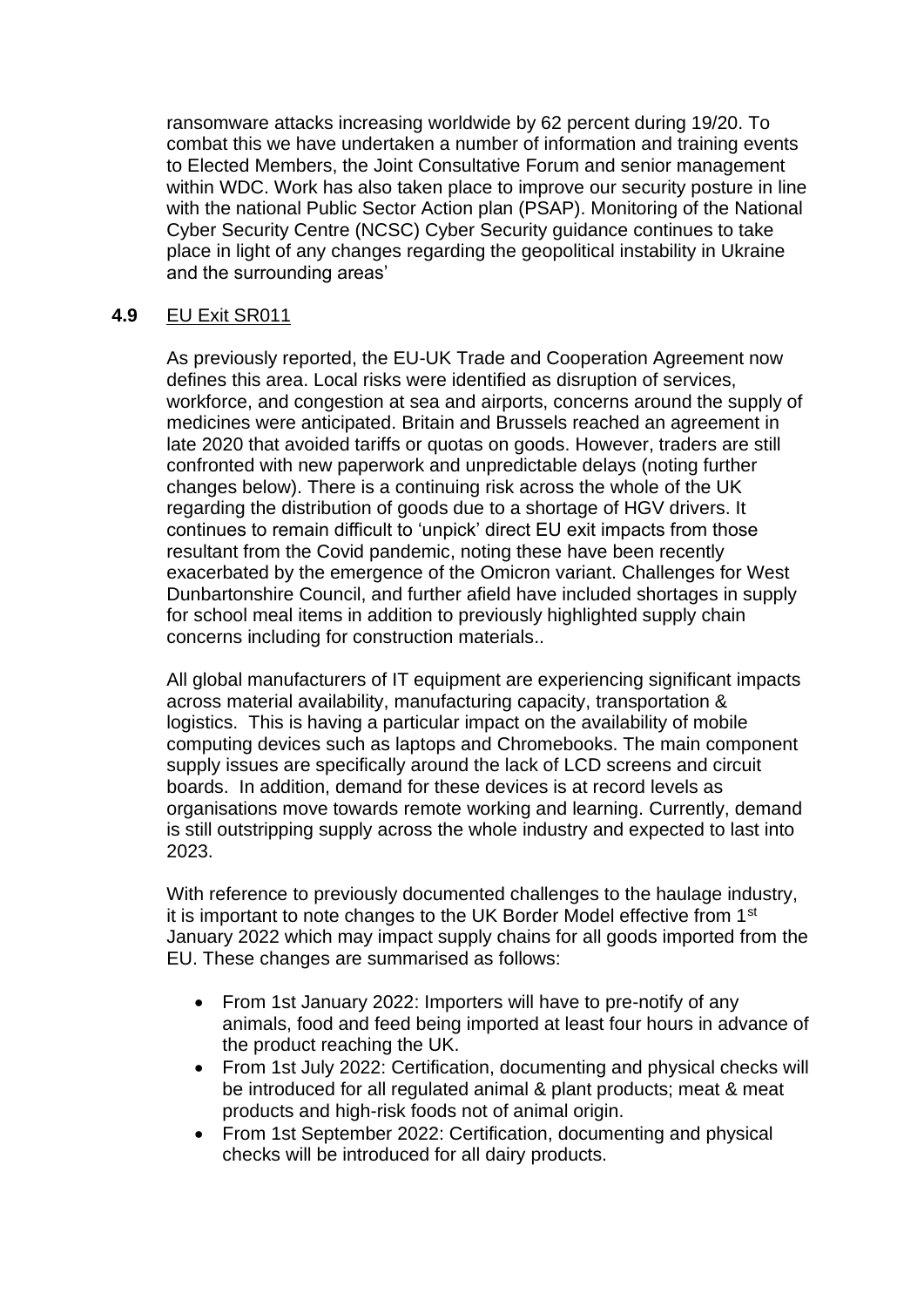• From 1st November 2022: Certification, documenting and physical checks will be introduced for all remaining products of animal origin.

It is likely that delays in deliveries of products including clothing and food will result, particularly as changes to import requirements continue to be implemented. The Department of Transport continue to engage with the haulage industry to mitigate these impacts. Several WDC projects are seeing a potential link between construction price inflation, rarity of materials and EU exit. The Covid-19 pandemic continues to be a concurrent factor and there is anecdotal evidence from contractors that there is a bigger pull in the EU as a single market, for the materials that are there. This is having serious implications for affordability and it is current. These price increases are being closely tracked by WDC teams whose projects may be impacted, and other partners. Although the direct impact to West Dunbartonshire cannot be measured at this time it is recognised that impacts will be experienced across the UK as a whole.

- **4.10** This was initially assessed as high risk. The severity of this risk was reduced in the previous assessment given there has been little local impact since the UK left the EU and the rating of 6 is retained for this reporting period. However it remains important to acknowledge ongoing uncertainty, and changes to the UK Border Model from 1st January 2022 which present potential additional impacts on supply chains while affected industry sectors adapt. There are still 11 actions associated with SR011, with multiple owners, and the associated EU Exit plans are appended as usual.
- **4.11** The Council's Resilience Groups continue to work with the Civil Contingencies Service (CCS) as the main driver to support and monitor impact. Key officers and the Civil Contingencies Officer actively review the EU Exit Assurance Action Plans and have done so in advance of this committee.

### **4.12** Pandemic **(**COVID-19) SR012

The impact of COVID has resulted in the development of a significant number of procedures, assessments and mitigations to support the various UK and Scottish Government initiatives and ultimately reduce the risk of transmission in the workforce and local community.

- **4.11** As a result, the Council has experienced significant COVID related spend across all service areas. In 21/22 this is currently in the region on £11.1m.
- **4.12** In respect of the strategic risk and consequent operational risks, four key areas have been identified and are listed below. The response and recovery landscape remains fluid.

### • **Workforce:**

The Council is faced with significant workforce demands in relation to absence, reduction, recruitment and wellbeing. Risk rating amended from amber to green since last reported.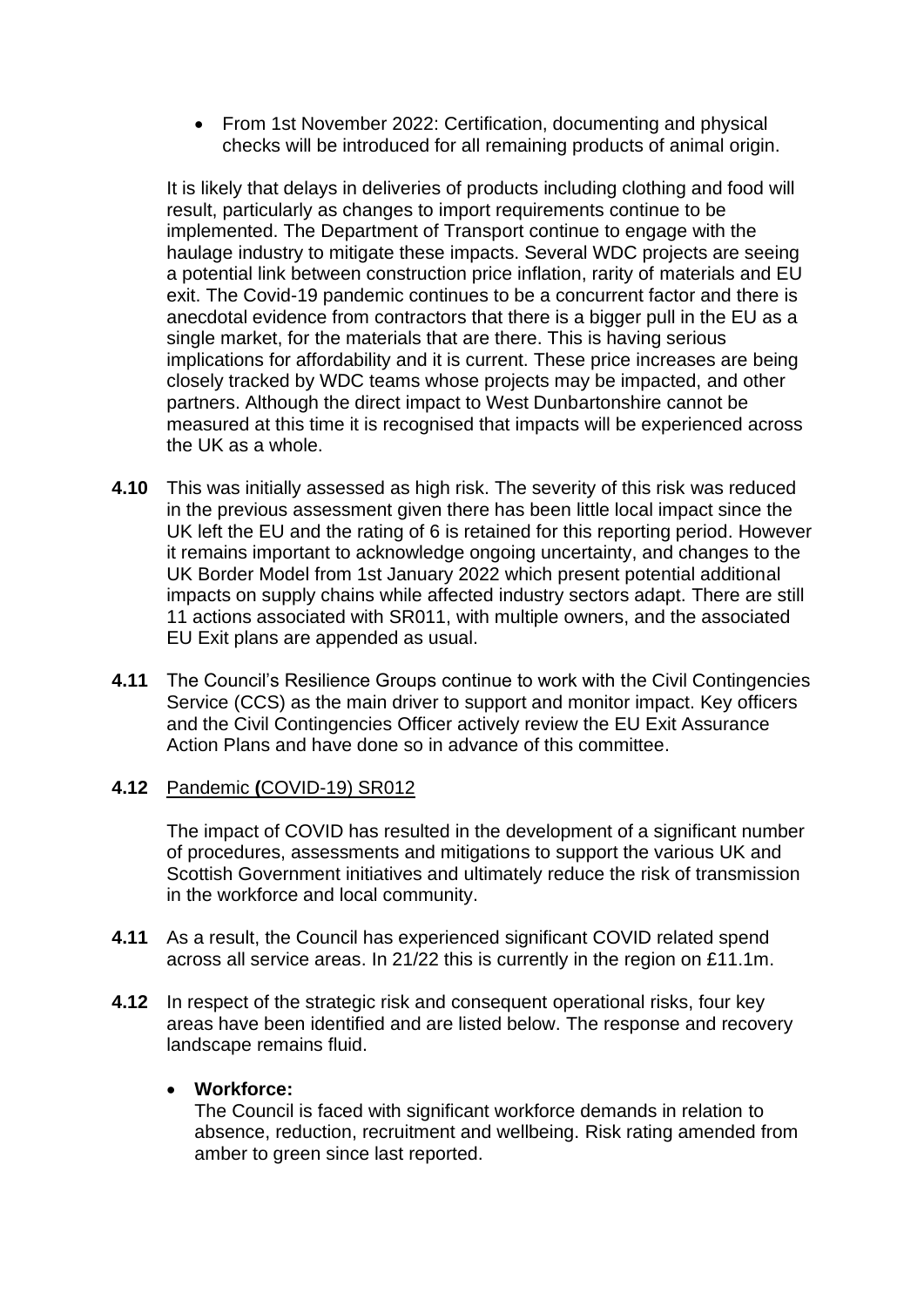# • **Service Delivery:**

The Council is faced with significant delivery demands in relation to moving services online, disruption, reduction and quality. Risk rating amended from amber to green since last reported.

### • **Protection:**

The Council is faced with significant demands for protection in relation to additional and constant changing legislation and guidelines, PPE requirements, supply chain, cost of PPE and ensuring workforce safety. Risk rating remains at green since last reported.

## • **Public Uncertainty:**

The Council is faced with significant demands around public uncertainty and leads to additional burdens upon services, seeking information, advice and support. Risk rating remains at green since last reported.

## **5. People Implications**

**5.1** There are no people implications associated with this report, other than in relation to the mitigation of risks

## **6. Financial and Procurement Implications**

**6.1** There are no financial and/or procurement implications directly associated with this report however there are in relation to the expenditure linked to mitigation.

# **7. Risk Analysis**

- **7.1** Failure to ensure robust risk management is likely to result in the Council being criticised by External Auditors for not having an integrated approach to embedding risk management within the authority with the result that a "no scrutiny required" status would not be achieved.
- **7.2** Progressing with a robust risk management approach will demonstrate that the Council is taking ownership of risk management and ensuring effective measures are in place. The ability to demonstrate risk ownership should benefit the Council in terms of:
	- Understanding risk and its potential impact on the Council's priorities and objectives;
	- Reducing insurance premiums going forward by recognising that a mature approach to risk management will contribute to a reduction in the number and value of claims across a range of insurance classifications;
	- Contributing towards incident prevention based upon post-incident investigation;
	- Meeting statutory/regulatory requirements; and Ensuring better partnership working with external and internal partners.